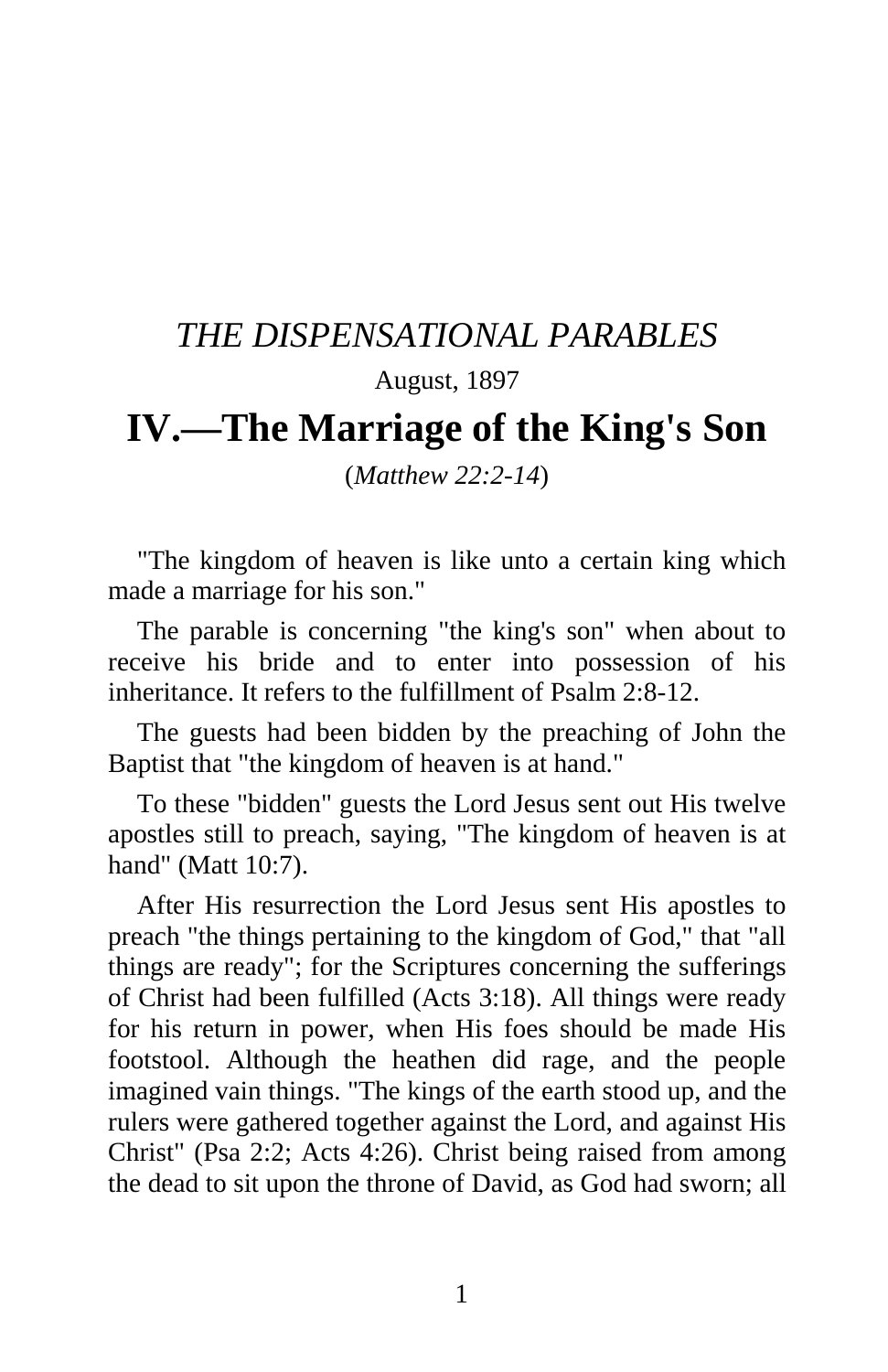things were ready for God's King to be set upon the holy hill of Zion (Psa 2:6; Acts 2:30-33).

But the nation through its rulers at Jerusalem rejected each successive invitation. Not only so, they took His servants and entreated them spitefully and slew them. For the record of the Gospel testimony at Jerusalem ends with the death of Stephen (Acts 7:59).

"When the King heard thereof He was wroth, and He sent forth His armies, and destroyed those murderers, and burned up their city."

From the destruction of Jerusalem, i.e., the burning up of their city, the parable passes over the time during which the Lord is sitting in the heavens, and is being declared as the Son of God among the Gentiles (Psa 2:4,7), unto the time of verse 8 when He shall receive the heathen for His inheritance, and the uttermost parts of the earth for His possession. Jesus "having received the kingdom" sends forth His apostles first to the nations to claim their submission to His authority. "Go ye therefore into the highways, and as many as ye shall find, bid to the marriage" (v 9).

This bidding to the marriage is parallel with Psalm 2:10-12, Matthew 24:14, and 28:19, 20. The proclamation of Christ to the Gentile nations, as "the Son of God" and "the King of Israel" by a Jewish ministry, a revived apostleship, at the end of the age, calling the Gentiles to submit themselves to his authority before the great day of His wrath; that they may be spared when His foes shall be made His footstool, to share the joy of the bridegroom, and to be blest in His kingdom.

The Gospel whereby the nations will be bidden to the marriage feast will have its own special characteristics. Its subject will be the authority given to the King's Son: "All power in heaven and in earth" (Matt 28:18), the Son having received the heathen for His inheritance. Those who receive it will be baptized in the name of the Father, and of the Son, and of the Holy Ghost; thus confessing the God of Israel in each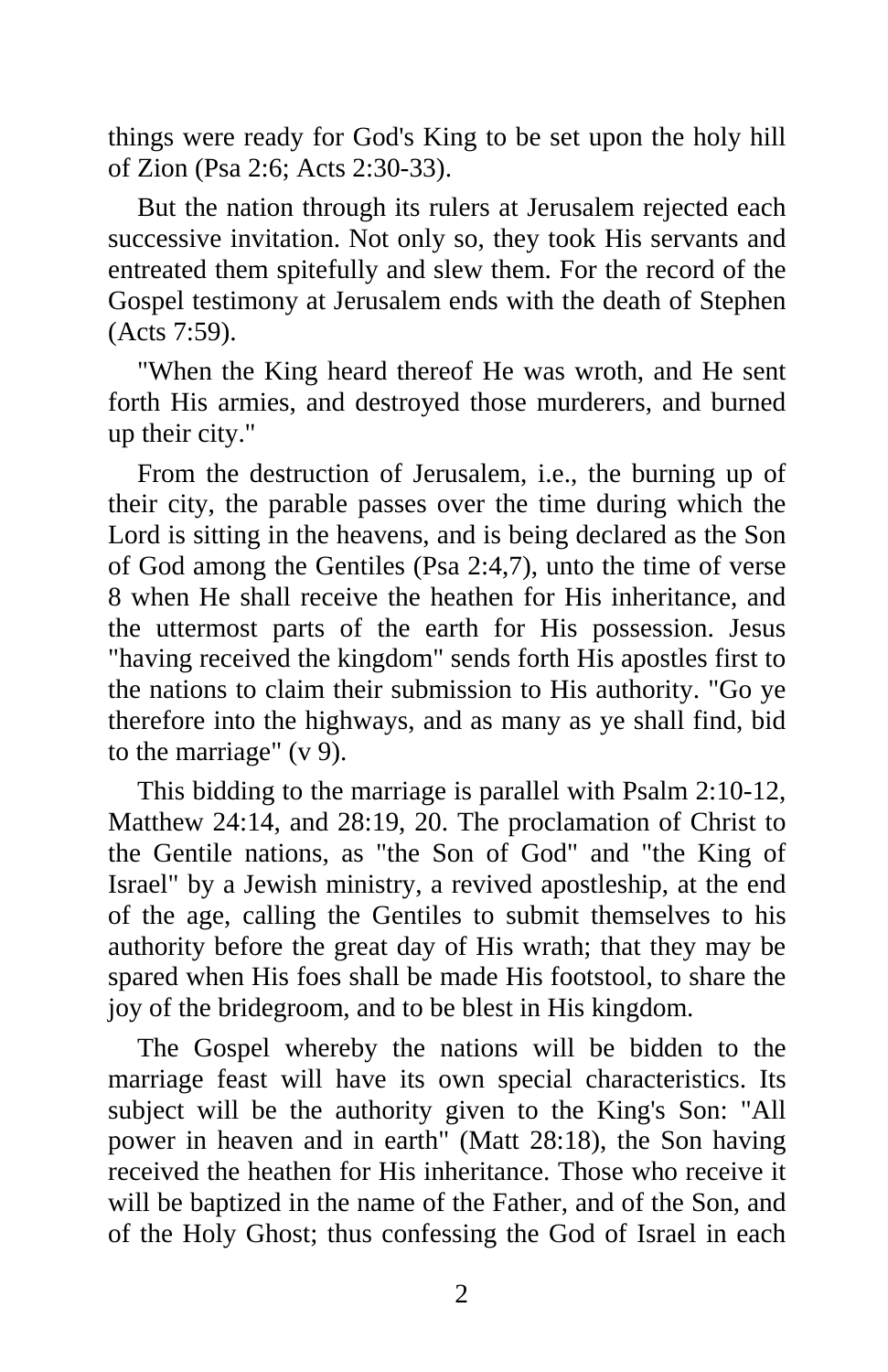Divine person as dwelling with His people from their deliverance out of Egypt to the day of Pentecost (Exo 29:46; Matt 1:23; Acts 2:4).

Each Divine person has been manifested as dwelling with His people and in Jerusalem. It was as "The Father" that God was known to Israel dwelling in the temple built by Solomon (Isa 63:16; Jer 3:19; Mal 1:6). The Son was manifest in flesh, and dwelt in Nazareth and Capernaum, and was declared as such in Jerusalem (Mark 14:61,62; John 5:17,18). The Holy Ghost came down on the day of Pentecost, and His presence was manifest in the miraculous gifts. At the end of the age those who receive the testimony will be baptized in confession of each Divine person as manifested to Israel, to be the true God, the God of Israel; in contrast with the Man of sin, the Antichrist then sitting in the temple of God in Jerusalem, and shewing himself that he is God (2 Thess 2:4).

This parable shows very clearly the peculiar character of the Gospel by Matthew as looking onward to the time of Israel's deliverance as a nation, at the end of the age, and not at all to the present time of grace to the Gentiles. There is absolute silence as to all that takes place between the destruction of Jerusalem ("the burning up of their city," v 7) and the gathering of the "guests for the King" immediately before His return at the time of the wedding-feast (vv 9-11).

The same silence as to the present time of grace is apparent in chapter 27:50-53. As soon as the Lord's death is announced, it is immediately connected with His death and His resurrection and with the circumstances that accompany the deliverance of the nation at the time of the Great Tribulation (compare Matt 27:50-53 with Dan 12:1,2), and from that point to the end of the Gospel there is not a word of reference to the Lord's absence from the earth or to the presence of the Holy Spirit, the two great facts which characterize the present time.

It was on a mountain in Galilee that the Lord proclaimed to His disciples the coming kingdom and its principles (chap 5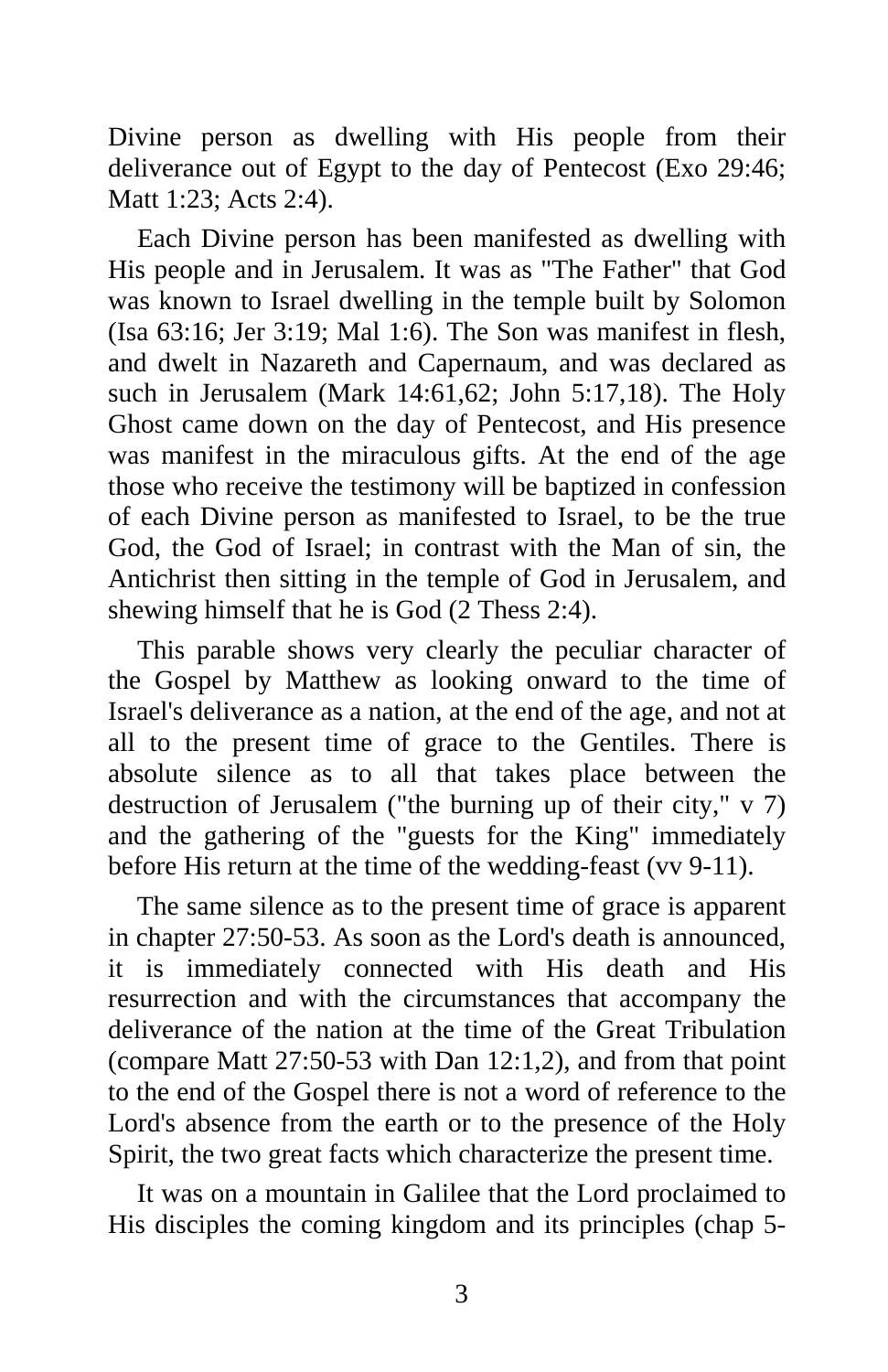7); it was also on a mountain in Galilee that after His resurrection He gave the commission to his disciples to proclaim Him as the King of Israel to the nations, for use at the end of the age. He spoke to them prophetically as having already received the kingdom, "all power in heaven over the earth" and as come to take possession of it by power.

The subject of the Gospel is Christ the Son of David, Emmanuel, God present with His people Israel for their salvation (1:21-23). Therefore the time of His absence and of the desolation of Jerusalem and of grace to the Gentiles is passed over in silence, except as it is referred to in some of the parables, but never the subject of the Lord's direct teaching. The last words in chapter 28:20 show that the application of that commission is at "the end of the age."

The sequel to the Gospel by Matthew is the Book of the Revelation.

Then the Gentile disciples are to be taught subjection to the rulers of the Jews. "Teaching them to observe all things whatsoever I have commanded you." The Lord Jesus commanded His disciples to "observe all things whatsoever the Scribes and Pharisees bid you observe"; for they "sit in Moses' seat" (Matt 23:2,3). These things the Gentile disciples are to be taught to observe (Matt 28:20). To recognize the authority of Moses in the Scribes and the Pharisees. The Gentile nations are to be subject to Israel as a nation, for the Lord has said concerning Israel, "The nation and the kingdom that will not serve thee shall perish" (Isa 60:12).

"And when the King came in to see the guests, He saw there a man which had not on a wedding garment."

The authority of the King is the subject of the Parable, but it is associated with the grace of the Son of God. A "wedding garment" (justification in Christ) is provided for each guest. For truth once revealed is not withdrawn however ordinances may change. But the guests are bidden, and are not compelled as in Luke 14:23. The invitation is addressed to the